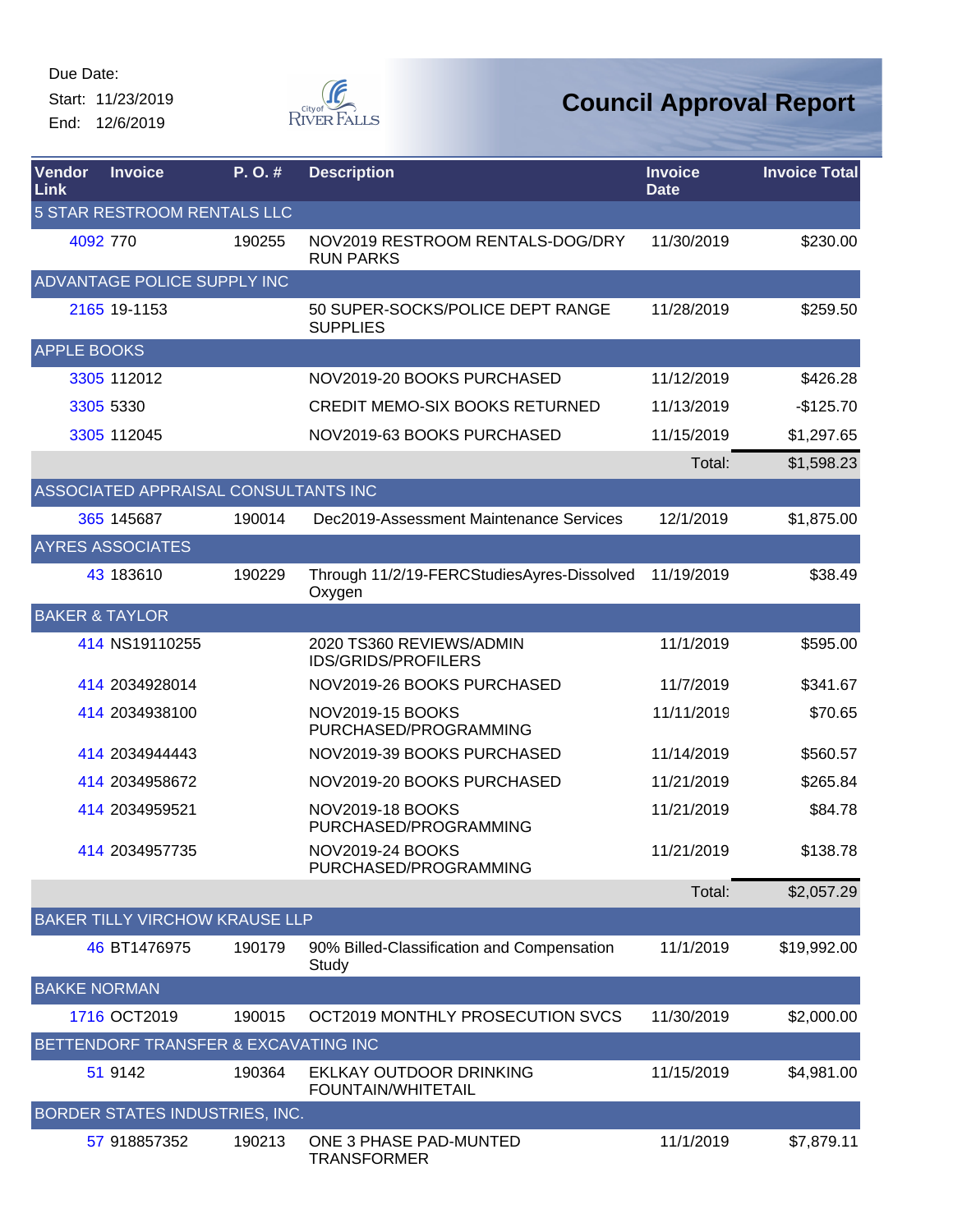Start: 11/23/2019 End: 12/6/2019



| Vendor<br>Link       | <b>Invoice</b>                      | P.O.#  | <b>Description</b>                                | <b>Invoice</b><br><b>Date</b> | <b>Invoice Total</b> |
|----------------------|-------------------------------------|--------|---------------------------------------------------|-------------------------------|----------------------|
|                      | 57 918654050                        | 190315 | 25 REPAIR SLEEVES-MINOR MATERIAL                  | 11/1/2019                     | \$618.75             |
|                      | 57 918950484                        | 190213 | ONE THREE PHASE PAD-MOUNTED<br><b>TRANSFORMER</b> | 11/15/2019                    | \$7,515.62           |
|                      | 57 918989358                        | 190307 | 12 PADMOUNT CONNECTORS-MINOR<br><b>MATERIAL</b>   | 11/21/2019                    | \$215.04             |
|                      |                                     |        |                                                   | Total:                        | \$16,228.52          |
| <b>BRIAN M DROST</b> |                                     |        |                                                   |                               |                      |
|                      | 2776 19-114                         |        | LIBRARY-PIANO BENCH REPAIR                        | 11/12/2019                    | \$25.00              |
|                      | <b>CENGAGE LEARNING</b>             |        |                                                   |                               |                      |
|                      | 123 68862342                        |        | NOV2019-6 BOOKS PURCHASED                         | 11/7/2019                     | \$183.14             |
|                      | 123 68862988                        |        | NOV2019-3 BOOKS PURCHASED                         | 11/7/2019                     | \$74.22              |
|                      | 123 68912604                        |        | NOV2019-2 BOOKS PURCHASED                         | 11/20/2019                    | \$46.48              |
|                      |                                     |        |                                                   | Total:                        | \$303.84             |
|                      | <b>CENTER POINT INC</b>             |        |                                                   |                               |                      |
|                      | 412 1744370                         |        | DEC2019-THREE PLATINUM FICTION<br><b>SERIES</b>   | 12/1/2019                     | \$1,668.24           |
| <b>CIVICPLUS</b>     |                                     |        |                                                   |                               |                      |
|                      | 361 192760                          | 190369 | ANNUAL FEE RENEWAL/SSL CERT                       | 12/1/2019                     | \$5,907.85           |
|                      | COMPUTER INTEGRATION TECHNOLOGY     |        |                                                   |                               |                      |
|                      | 379 285531                          | 190042 | Dec2019 Co-Managed Services Agreement             | 11/15/2019                    | \$3,466.25           |
|                      | 379 285278                          | 190030 | Dec2019 Managed Backup Services                   | 11/15/2019                    | \$785.00             |
|                      |                                     |        |                                                   | Total:                        | \$4,251.25           |
|                      | CORPORATE FLEET SERVICES, INC       |        |                                                   |                               |                      |
|                      | 2786 DEC2019                        | 190009 | DEC2019-LEASED PD VEHICLES                        | 12/1/2019                     | \$1,135.14           |
|                      | <b>CREDIT SERVICE INTERNATIONAL</b> |        |                                                   |                               |                      |
|                      | 3843 55615                          |        | PPE 12/01/2019                                    | 12/6/2019                     | \$200.00             |
| <b>CURTIS, RAY</b>   |                                     |        |                                                   |                               |                      |
|                      | 427 2019TOOLALLO<br>W <sub>3</sub>  |        | 2019 TOOL ALLOWANCE                               | 11/30/2019                    | \$50.00              |
|                      | <b>DAVID HOLODNACK</b>              |        |                                                   |                               |                      |
|                      | 2573 2019TOOLALLO<br><b>WANCE</b>   |        | 2019 TOOL ALLOWANCE                               | 11/30/2019                    | \$350.00             |
|                      | DELTA DENTAL OF WISCONISN INC       |        |                                                   |                               |                      |
|                      | 2572 1380785 DEC<br>2019 RET        |        | DEC 2019 RETIREE VISION INSURANCE                 | 12/1/2019                     | \$27.88              |
|                      | 2572 1380784 DEC<br>2019            |        | DEC 2019 VISION INSURANCE                         | 12/1/2019                     | \$566.20             |
|                      |                                     |        |                                                   | Total:                        | \$594.08             |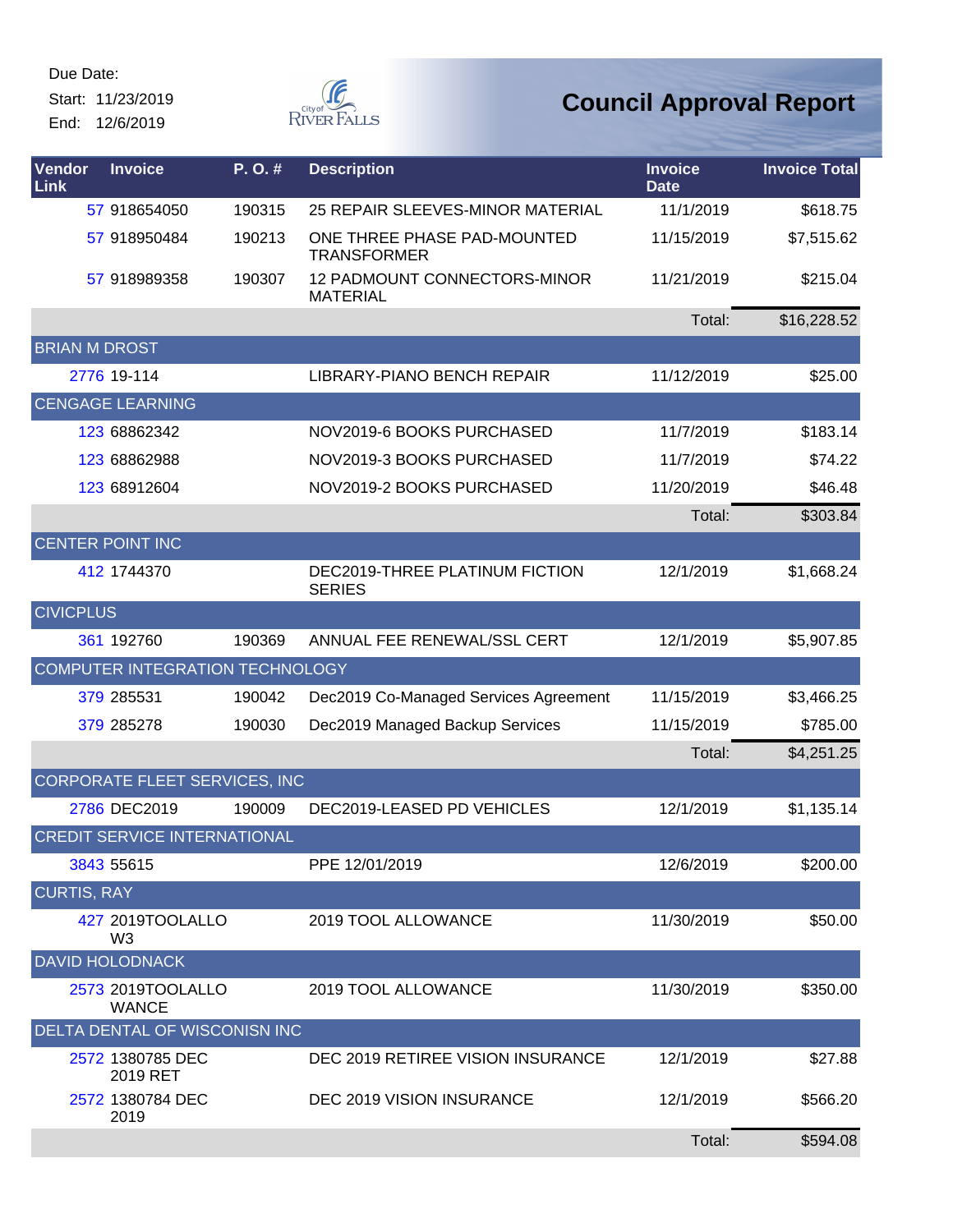Due Date: Start: 11/23/2019

End: 12/6/2019



| Vendor<br><b>Link</b> | <b>Invoice</b>                       | P. O. # | <b>Description</b>                                     | <b>Invoice</b><br><b>Date</b> | <b>Invoice Total</b> |
|-----------------------|--------------------------------------|---------|--------------------------------------------------------|-------------------------------|----------------------|
| <b>DISTRICT 2 INC</b> |                                      |         |                                                        |                               |                      |
|                       | 1451 2551                            |         | ENGINE #15-LADDER SERVICE/HYDRAULIC<br><b>PRESSURE</b> | 11/1/2019                     | \$1,322.33           |
|                       | 1451 2397                            |         | ENGINE #15-ENGINE COOLER/LOCKING<br><b>TRAY SLIDE</b>  | 11/1/2019                     | \$732.93             |
|                       | 1451 2498                            |         | <b>ENGINE #15-MIRROR HEAD ASSEMBLY</b>                 | 11/1/2019                     | \$787.57             |
|                       | 1451 2506                            |         | <b>ENGINE #15 - MIRROR HEAD</b>                        | 11/1/2019                     | \$420.52             |
|                       | 1451 2521                            |         | LADDER #15-ANODE ASSY/VALVE SERVICE<br>KIT             | 11/1/2019                     | \$1,587.83           |
|                       |                                      |         |                                                        | Total:                        | \$4,851.18           |
|                       | <b>DWD ENTERPRISES LLC</b>           |         |                                                        |                               |                      |
|                       | 2132 13051                           |         | SOAP/FOAMING WAX/ELIMINATOR PLUS                       | 11/15/2019                    | \$450.00             |
| <b>EFTPS</b>          |                                      |         |                                                        |                               |                      |
|                       | 7 55614                              |         | PPE 12/01/2019                                         | 12/6/2019                     | \$76,687.93          |
|                       | <b>ELSTER SOLUTIONS CORP</b>         |         |                                                        |                               |                      |
|                       | 1536 9000096763                      | 190326  | ONE CIP AMI ELECTRIC METER HANDHELD                    | 11/19/2019                    | \$3,290.00           |
|                       | EO JOHNSON CO. INC                   |         |                                                        |                               |                      |
|                       | 98 25994122                          |         | DEC2019 LIBRARY RICOH COPIER                           | 12/1/2019                     | \$125.74             |
|                       | 98 26042936                          |         | PD-DEC2019 RICOH COPIER                                | 12/4/2019                     | \$151.50             |
|                       |                                      |         |                                                        | Total:                        | \$277.24             |
|                       | <b>EXPRESS PERSONNEL SERVICES</b>    |         |                                                        |                               |                      |
|                       | 109 23221027                         | 190347  | WKEND 11/17-42.75HRS PARK TEMP HELP                    | 11/19/2019                    | \$819.52             |
|                       | 109 23256709                         | 190347  | NOV2019-9.5HRS-J.WALTERS/TEMP PARK<br><b>HELP</b>      | 11/26/2019                    | \$182.12             |
|                       |                                      |         |                                                        | Total:                        | \$1,001.64           |
|                       | <b>FBG SERVICE CORPORATION</b>       |         |                                                        |                               |                      |
|                       | 364 863125                           | 190081  | Nov2019 Janitorial Services Contract                   | 11/30/2019                    | \$4,866.00           |
|                       | FIRE APPARATUS & EQUIPMENT INC       |         |                                                        |                               |                      |
|                       | 4283 20410                           |         | 2020 FIRE TRUCK RESCUE/PUMPER                          | 11/22/2019                    | \$627,861.00         |
|                       | FIRST NATIONAL BANK - RF SECTION 125 |         |                                                        |                               |                      |
|                       | 6 55613                              |         | PPE 12/01/2019                                         | 12/6/2019                     | \$3,845.47           |
|                       | FORUM COMMUNICATION CO               |         |                                                        |                               |                      |
|                       | 234 2157146                          |         | NOV2019-PD VEHICLES FOR SALE                           | 11/30/2019                    | \$65.54              |
|                       | <b>FREDRICH, ELLEN</b>               |         |                                                        |                               |                      |
|                       | 1952 110819                          |         | SPRING 2019 WITC TUITION<br><b>REIMBURSEMENT</b>       | 11/8/2019                     | \$236.70             |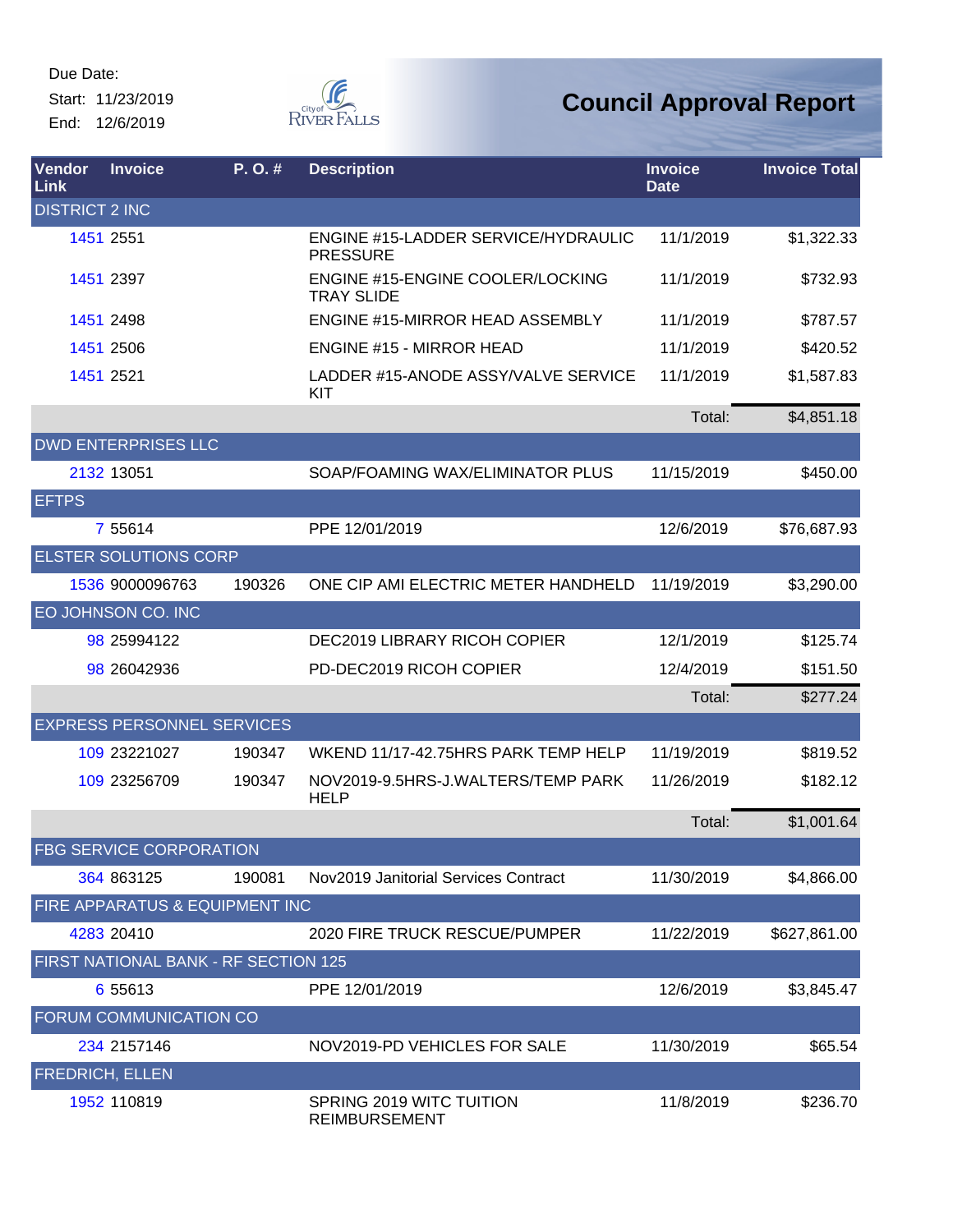Start: 11/23/2019 End: 12/6/2019



| Vendor<br>Link       | <b>Invoice</b>                     | P. O. # | <b>Description</b>                                      | <b>Invoice</b><br><b>Date</b> | <b>Invoice Total</b> |
|----------------------|------------------------------------|---------|---------------------------------------------------------|-------------------------------|----------------------|
| <b>GARRETT LEIS</b>  |                                    |         |                                                         |                               |                      |
|                      | 3071 2019SAFETYFO<br><b>OTWEAR</b> |         | 2019 SAFETY FOOTWEAR<br><b>REIMBURSEMENT</b>            | 11/30/2019                    | \$150.00             |
| <b>GARY MITCHELL</b> |                                    |         |                                                         |                               |                      |
|                      | 4100 ALLINA2019                    |         | ALLINA GRANT-ADMIN COSTS-<br>SCHEDULING/PROMOTING       | 11/30/2019                    | \$215.00             |
|                      | <b>GENERAL COMMUNICATIONS INC</b>  |         |                                                         |                               |                      |
|                      | 126 276149                         |         | <b>12 GCI BATTERIES FOR PORTABLES</b>                   | 11/11/2019                    | \$839.40             |
|                      | <b>GUARDIAN SUPPLY LLC</b>         |         |                                                         |                               |                      |
|                      | 4255 5384                          |         | ARMOR EXPRESS BODY ARMOR                                | 11/21/2019                    | \$910.00             |
|                      | HARMON CONCRETE & CONSTRUCTION INC |         |                                                         |                               |                      |
|                      | 3401 2766                          |         | REPLACE/RESTORE CURB & GUTTER                           | 11/21/2019                    | \$2,038.00           |
|                      | 3401 2766-1                        |         | <b>REPLACE/RESTORE CURB &amp; GUTTER</b>                | 11/21/2019                    | \$1,490.00           |
|                      | 3401 2766-3                        |         | <b>REPLACE/RESTORE CURB &amp; GUTTER</b>                | 11/21/2019                    | \$560.00             |
|                      |                                    |         |                                                         | Total:                        | \$4,088.00           |
| <b>HAWKINS INC</b>   |                                    |         |                                                         |                               |                      |
|                      | 133 4619800                        |         | <b>TUBING CONNECTOR/O-</b><br>RINGS/NOZZLES/BALL VALVES | 11/18/2019                    | \$1,029.17           |
|                      | 133 4619792                        | 190040  | NOV2019 WATER DEPT - CHEMICALS                          | 11/18/2019                    | \$3,584.28           |
|                      |                                    |         |                                                         | Total:                        | \$4,613.45           |
|                      | <b>HEALTH PARTNERS</b>             |         |                                                         |                               |                      |
|                      | 356 93690727 DEC<br>2019           |         | DEC 2019 HEALTH/DENTAL INSURANCE                        | 12/1/2019                     | \$179,078.35         |
|                      | <b>HUEBSCH LAUNDRY COMPANY</b>     |         |                                                         |                               |                      |
|                      | 146 4397140                        | 190072  | 11/6 WWTP RUG SERVICE                                   | 11/6/2019                     | \$73.77              |
|                      | 146 4404734                        | 190035  | 11/20 HUEBSCH PW UNIFORMS                               | 11/20/2019                    | \$68.50              |
|                      | 146 4404935                        | 190011  | 11/20 HUEBSCH ELECTRIC UNIFORM                          | 11/20/2019                    | \$282.32             |
|                      | 146 4404936                        | 190016  | 11/20 HUEBSCH WATER UNIFORMS                            | 11/20/2019                    | \$293.36             |
|                      | 146 4404938                        | 190017  | 11/20 HUEBSCH WWTP UNIFORMS                             | 11/20/2019                    | \$256.31             |
|                      | 146 4404937                        | 190035  | 11/20 HUEBSCH PW UNIFORMS                               | 11/20/2019                    | \$897.00             |
|                      | 146 4405671                        | 190047  | 11/20 PD BRUSHMAT SVC                                   | 11/20/2019                    | \$46.47              |
|                      | 146 4409090                        | 190016  | 11/27 HUEBSCH WATER UNIFORMS                            | 11/27/2019                    | \$32.36              |
|                      | 146 4409092                        | 190017  | 11/27 HUEBSCH WWTP UNIFORMS                             | 11/27/2019                    | \$46.31              |
|                      | 146 4409091                        | 190035  | 11/27 HUEBSCH PW UNIFORMS                               | 11/27/2019                    | \$129.00             |
|                      | 146 4409089                        | 190011  | 11/27 HUEBSCH ELECTRIC UNIFORM                          | 11/27/2019                    | \$282.32             |
|                      |                                    |         |                                                         | Total:                        | \$2,407.72           |
|                      |                                    |         | INTERNATIONAL CITY MGMT ASSOC RETIREMENT CORP           |                               |                      |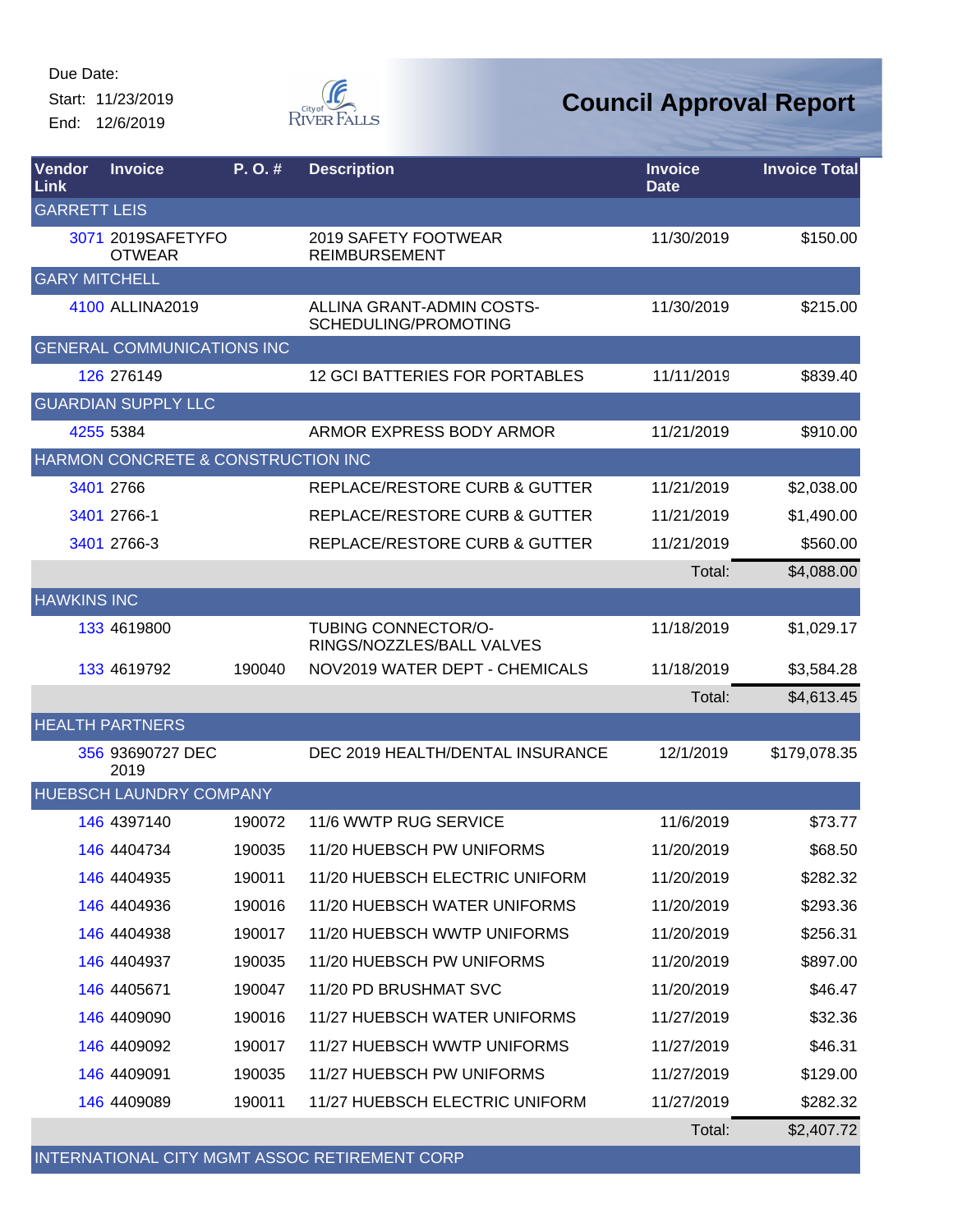Start: 11/23/2019 End: 12/6/2019



| Vendor<br>Link         | <b>Invoice</b>                     | P.O.#                                   | <b>Description</b>                                        | <b>Invoice</b><br><b>Date</b> | <b>Invoice Total</b> |
|------------------------|------------------------------------|-----------------------------------------|-----------------------------------------------------------|-------------------------------|----------------------|
|                        | 1 55609                            |                                         | PPE 12/01/2019                                            | 12/6/2019                     | \$17,756.85          |
|                        | 1 55610                            |                                         | PPE 12/01/2019                                            | 12/6/2019                     | \$759.16             |
|                        |                                    |                                         |                                                           | Total:                        | \$18,516.01          |
|                        |                                    | <b>IVERSON LASER ENGRAVING INC</b>      |                                                           |                               |                      |
|                        | 177 0039044                        |                                         | ONE GOLD/BLACK PLASTIC NAMETAG<br><b>W/MAGNET</b>         | 11/25/2019                    | \$9.00               |
| <b>J&amp;J GIS LLC</b> |                                    |                                         |                                                           |                               |                      |
|                        | 651 NOV2019                        | 190065                                  | NOV2019 GIS Services                                      | 11/30/2019                    | \$1,350.00           |
| <b>JACOB GILLES</b>    |                                    |                                         |                                                           |                               |                      |
|                        | 4237 2019TOOLS                     |                                         | 2019 TOOL ALLOWANCE                                       | 11/30/2019                    | \$350.00             |
|                        | JANE MEJIA MANNETTER               |                                         |                                                           |                               |                      |
|                        | 2009 DEC2019                       |                                         | HENNA SERVICES-2019 LIBRARY HOLIDAY<br><b>OPEN HOUSE</b>  | 12/1/2019                     | \$230.00             |
|                        | <b>JENNIFER L LANGNESS</b>         |                                         |                                                           |                               |                      |
|                        | 4288 DEC2019                       |                                         | DEC2019-OPEN HOUSE<br>STORYTIME/LIBRARY                   | 12/1/2019                     | \$110.00             |
| <b>JOHN R COY</b>      |                                    |                                         |                                                           |                               |                      |
|                        | 4286 DEC2019                       |                                         | DEC HOLIDAY EVENT-AUTHOR<br><b>VISIT/LIBRARY</b>          | 12/1/2019                     | \$250.00             |
|                        | <b>JUNIOR LIBRARY GUILD</b>        |                                         |                                                           |                               |                      |
|                        | 408 493170                         |                                         | DEC2019-17 SETS VARIOUS LEVEL<br><b>READING BOOK SETS</b> | 12/6/2019                     | \$3,683.60           |
| <b>KATY FREY</b>       |                                    |                                         |                                                           |                               |                      |
|                        | 3723 DEC2019                       |                                         | TUITION REIMBURSEMENT-<br>LEADERSHIP/LEGAL, POLITICAL     | 12/3/2019                     | \$1,035.00           |
|                        | <b>LAKES COFFEE LLC</b>            |                                         |                                                           |                               |                      |
|                        | 4064 11132                         |                                         | NOV2019-TWO HOUSE BLEND COFFEE<br><b>SUPPLY</b>           | 11/6/2019                     | \$69.00              |
|                        | 4064 11255                         |                                         | NOV2019-COFFEE FILTERS/COFFEE                             | 11/22/2019                    | \$107.85             |
|                        | 4064 11274                         |                                         | NOV2019-3 HOUSE BLEND COFFEES-CITY<br><b>HALL</b>         | 11/27/2019                    | \$103.50             |
|                        |                                    |                                         |                                                           | Total:                        | \$280.35             |
|                        |                                    | LE PHILLIPS MEMORIAL PUBLIC LIBRARY     |                                                           |                               |                      |
|                        | 488 893160                         |                                         | REFUND-LOST BOOK/GAME OF THRONES                          | 11/25/2019                    | \$25.00              |
|                        |                                    | LINCOLN NATIONAL LIFE INSURANCE COMPANY |                                                           |                               |                      |
|                        | 3066 3990366415<br><b>DEC 2019</b> |                                         | DEC 2019 VOLUNTEER LIFE/AD&D INS                          | 12/1/2019                     | \$282.80             |
|                        | 3066 3990365584<br><b>DEC 2019</b> |                                         | DEC 2019 LIFE/LTD/AD&D                                    | 12/1/2019                     | \$5,080.76           |
|                        |                                    |                                         |                                                           | Total:                        | \$5,363.56           |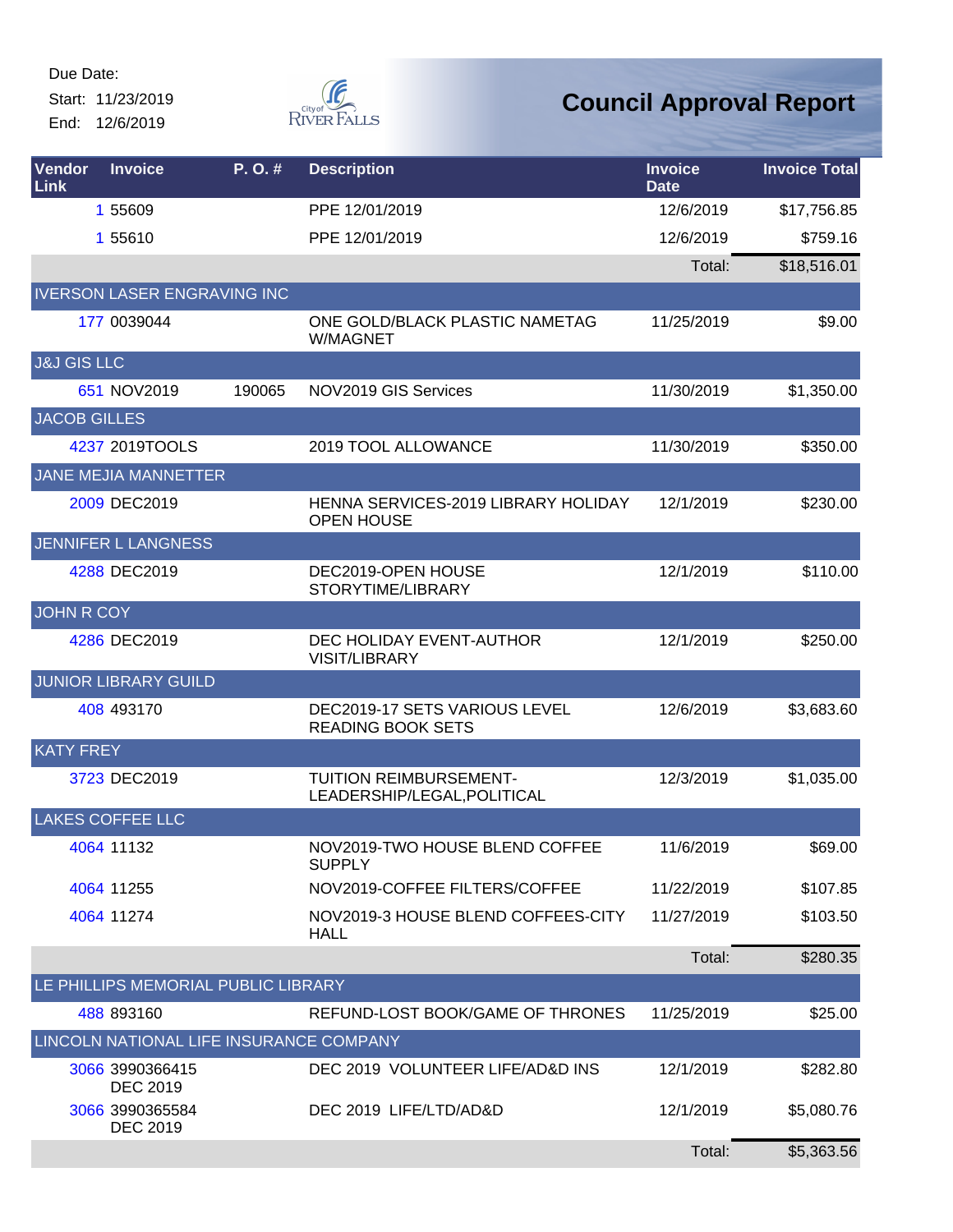Start: 11/23/2019 End: 12/6/2019



| Vendor<br>Link      | <b>Invoice</b>                         | P. O. # | <b>Description</b>                                         | <b>Invoice</b><br><b>Date</b> | <b>Invoice Total</b> |
|---------------------|----------------------------------------|---------|------------------------------------------------------------|-------------------------------|----------------------|
|                     | <b>MARCIA A LEITSCHUH</b>              |         |                                                            |                               |                      |
|                     | 4289 ALLINA2019                        |         | <b>COMMUNITY MOVE &amp; LEARN-FOREST</b><br><b>BATHING</b> | 11/30/2019                    | \$50.00              |
|                     | <b>MATHY CONSTRUCTION CO</b>           |         |                                                            |                               |                      |
|                     | 1184 5500050906                        | 190365  | <b>VARIOUS RFMU PATCHING</b>                               | 11/11/2019                    | \$10,402.12          |
|                     | <b>MELISSA ABDOUCH</b>                 |         |                                                            |                               |                      |
|                     | 3022 ALLINA2019                        |         | ALLINA GRANT-21 GIFT CARD PRIZES/ONE<br><b>GRAND PRIZE</b> | 11/30/2019                    | \$310.00             |
|                     | <b>MELISSA L ABDOUCH</b>               |         |                                                            |                               |                      |
|                     | 4244 ALLINA2019                        |         | ALLINA GRANT-ADMIN COSTS-<br>SCHEDULING/PROMOTING          | 11/30/2019                    | \$215.00             |
|                     | METERING & TECHNOLOGY SOLUTIONS        |         |                                                            |                               |                      |
|                     | 451 15833                              | 190367  | NOV2019-WATER METERS AND ERTS                              | 11/26/2019                    | \$9,083.01           |
| <b>MIDWEST TAPE</b> |                                        |         |                                                            |                               |                      |
|                     | 409 98192664                           |         | MINUTE TO MIDNIGHT/AUDIO BOOK                              | 11/11/2019                    | \$39.99              |
|                     | 409 98192662                           |         | NOV2019-SIX AUDIO BOOKS PURCHASED                          | 11/11/2019                    | \$197.94             |
|                     | 409 98192661                           |         | CHARLIE THORNE/LAST EQUATION-AUDIO<br><b>BOOK</b>          | 11/11/2019                    | \$29.99              |
|                     | 409 98224199                           |         | <b>BLOWOUT-AUDIO BOOK</b>                                  | 11/18/2019                    | \$44.99              |
|                     | 409 98224531                           |         | RISE OF MAGICKS-AUDIO BOOK                                 | 11/18/2019                    | \$38.99              |
|                     | 409 98224532                           |         | <b>GETTING LUCKY-AUDIO BOOK</b>                            | 11/18/2019                    | \$19.99              |
|                     |                                        |         |                                                            | Total:                        | \$371.89             |
|                     | MINNESOTA CHILD SUPPORT PAYMENT CENTER |         |                                                            |                               |                      |
|                     | 4022 55616                             |         | PPE 12/01/2019 CASE# 001530440101                          | 12/6/2019                     | \$303.64             |
|                     | MUNICIPAL CODE CORPORATION             |         |                                                            |                               |                      |
|                     | 773 00337349                           |         | DEC2019 TO NOV2020 ADMIN SUPPORT<br><b>FEE</b>             | 12/1/2019                     | \$350.00             |
|                     | <b>NEI ELECTRIC INC</b>                |         |                                                            |                               |                      |
|                     | 4239 133020                            |         | SEPT2019-N MAIN & QUARRY RD REPAIR                         | 11/20/2019                    | \$621.25             |
|                     | NORTHERN STATES POWER COMPANY WI       |         |                                                            |                               |                      |
|                     | 344 661929100                          |         | NOV2019-PRESCOTT AMBULANCE POWER<br><b>BILL</b>            | 11/14/2019                    | \$247.91             |
|                     | <b>ONE TIME PAY VENDOR</b>             |         |                                                            |                               |                      |
|                     | 9999 NOVINTERVIE<br>W                  |         | HOTEL/MILEAGE REIMBURSEMENT-ACA<br><b>INTERVIEWS</b>       | 11/22/2019                    | \$368.06             |
|                     | 9999 NOVINTERVIE<br>WS                 |         | MILEAGE/HOTEL REIMBURSEMENT-ACA<br><b>INTERVIEWS</b>       | 11/22/2019                    | \$420.32             |
|                     | 9999 SCOUTINGINC                       |         | <b>FOCUS ON ENERGY MATCH/BUSINESS</b>                      | 11/26/2019                    | \$1,150.00           |
|                     | 9999 QUADIONLLC                        |         | <b>FOCUS ON ENERGY MATCH/BUSINESS</b>                      | 11/26/2019                    | \$5,000.00           |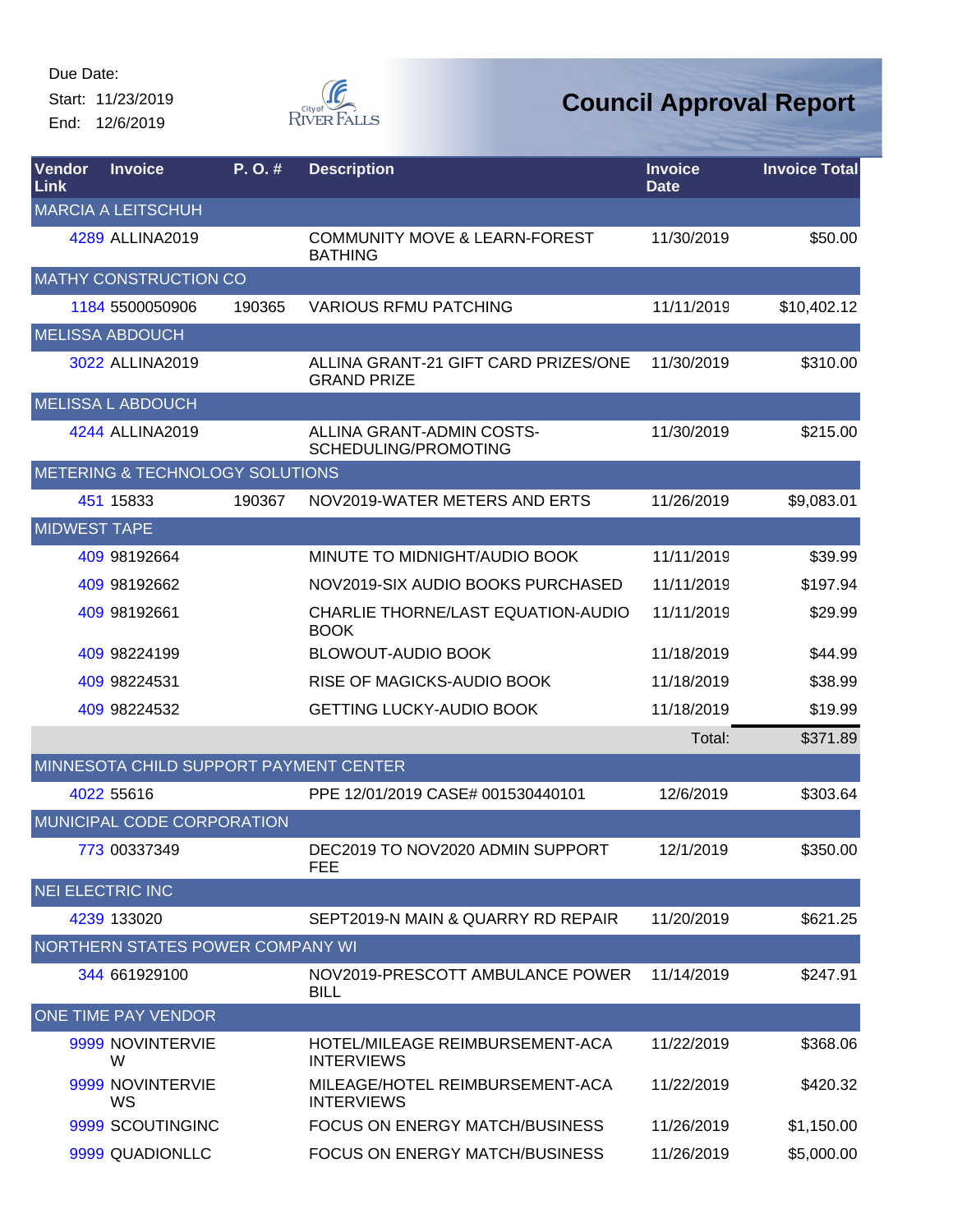Start: 11/23/2019 End: 12/6/2019



| Vendor<br>Link       | <b>Invoice</b>                             | P.O.#  | <b>Description</b>                                   | <b>Invoice</b><br><b>Date</b> | <b>Invoice Total</b> |
|----------------------|--------------------------------------------|--------|------------------------------------------------------|-------------------------------|----------------------|
|                      | 9999 FIRSTCOVCHU<br><b>RCH</b>             |        | FOCUS ON ENERGY MATCH/NONPROFIT                      | 12/2/2019                     | \$1,677.00           |
|                      |                                            |        |                                                      | Total:                        | \$8,615.38           |
|                      | PAYMENT SERVICE NETWORK INC                |        |                                                      |                               |                      |
|                      | 206 205595                                 |        | NOV2019-RFMU PYMT PROCESSING SVC                     | 11/30/2019                    | \$673.80             |
| PAYPAL               |                                            |        |                                                      |                               |                      |
|                      | 639 90746276                               |        | NOV2019 PAYPAL FEES                                  | 11/30/2019                    | \$30.00              |
|                      | <b>PELION BENEFITS</b>                     |        |                                                      |                               |                      |
|                      | 5 5 5 6 1 2                                |        | PPE 12/01/2019                                       | 12/6/2019                     | \$1,030.28           |
| PETERSON, AMY        |                                            |        |                                                      |                               |                      |
|                      | 2084 111419                                |        | 11/14/19 MADISON TRAVEL PER DIEM                     | 11/14/2019                    | \$108.50             |
|                      | POSEL, ELIZABETH                           |        |                                                      |                               |                      |
|                      | 788 100719                                 |        | 10/7/19 TRAVEL PER DIEM-EDINA, MN-SAME<br><b>DAY</b> | 11/1/2019                     | \$30.08              |
| <b>POSTMASTER</b>    |                                            |        |                                                      |                               |                      |
|                      | 276 2019POSTMAS<br><b>TER</b>              |        | 2020 PRESORT/MARKETING MAIL PERMIT<br><b>FEES</b>    | 12/1/2019                     | \$470.00             |
|                      | <b>RIVER FALLS CHAMBER OF COMMERCE INC</b> |        |                                                      |                               |                      |
|                      | 225 3RD QRT 2019<br><b>ROOM TX</b>         |        | 2019 3RD QUARTER ROOM TAX                            | 11/25/2019                    | \$33,116.84          |
|                      | 225 0404                                   |        | FOUR CHAMBER CHECKS-APPLIANCE<br><b>REBATES</b>      | 12/2/2019                     | \$150.00             |
|                      |                                            |        |                                                      | Total:                        | \$33,266.84          |
|                      | RIVER FALLS COMMUNITY FOOD PANTRY          |        |                                                      |                               |                      |
|                      | 227 PRIMARYEXTE<br><b>NSION</b>            |        | REFUND-PRIMARY EXTENSION/ELECTRIC<br><b>SERVICE</b>  | 11/1/2019                     | \$1,586.38           |
|                      | <b>RIVER FALLS SENIOR CITIZENS</b>         |        |                                                      |                               |                      |
|                      | 438 DEC2019                                |        | DEC2019 SENIOR CENTER                                | 12/1/2019                     | \$500.00             |
| <b>ROOF TECH INC</b> |                                            |        |                                                      |                               |                      |
|                      | 785 18104                                  |        | ROOF FLASHING FOR PLUMBING VENT-<br><b>GLEN PARK</b> | 11/22/2019                    | \$400.65             |
| <b>RUNNING INC</b>   |                                            |        |                                                      |                               |                      |
|                      | 1573 22080                                 | 190086 | NOV2019 Taxi Management Services                     | 11/30/2019                    | \$17,207.92          |
|                      | RURAL ELECTRIC SUPPLY COOPERATIVE          |        |                                                      |                               |                      |
|                      | 221 752896-01                              | 190196 | 25 STIRRUP CLAMPS-MINOR MATERIAL                     | 11/1/2019                     | \$288.75             |
|                      | 221 769860-00                              | 190363 | ELECTRICAL TAPE/GUY STRANDS                          | 11/21/2019                    | \$592.50             |
|                      | 221 766362-01                              | 190333 | <b>DEADEND CLAMPS</b>                                | 11/25/2019                    | \$117.28             |
|                      |                                            |        |                                                      | Total:                        | \$998.53             |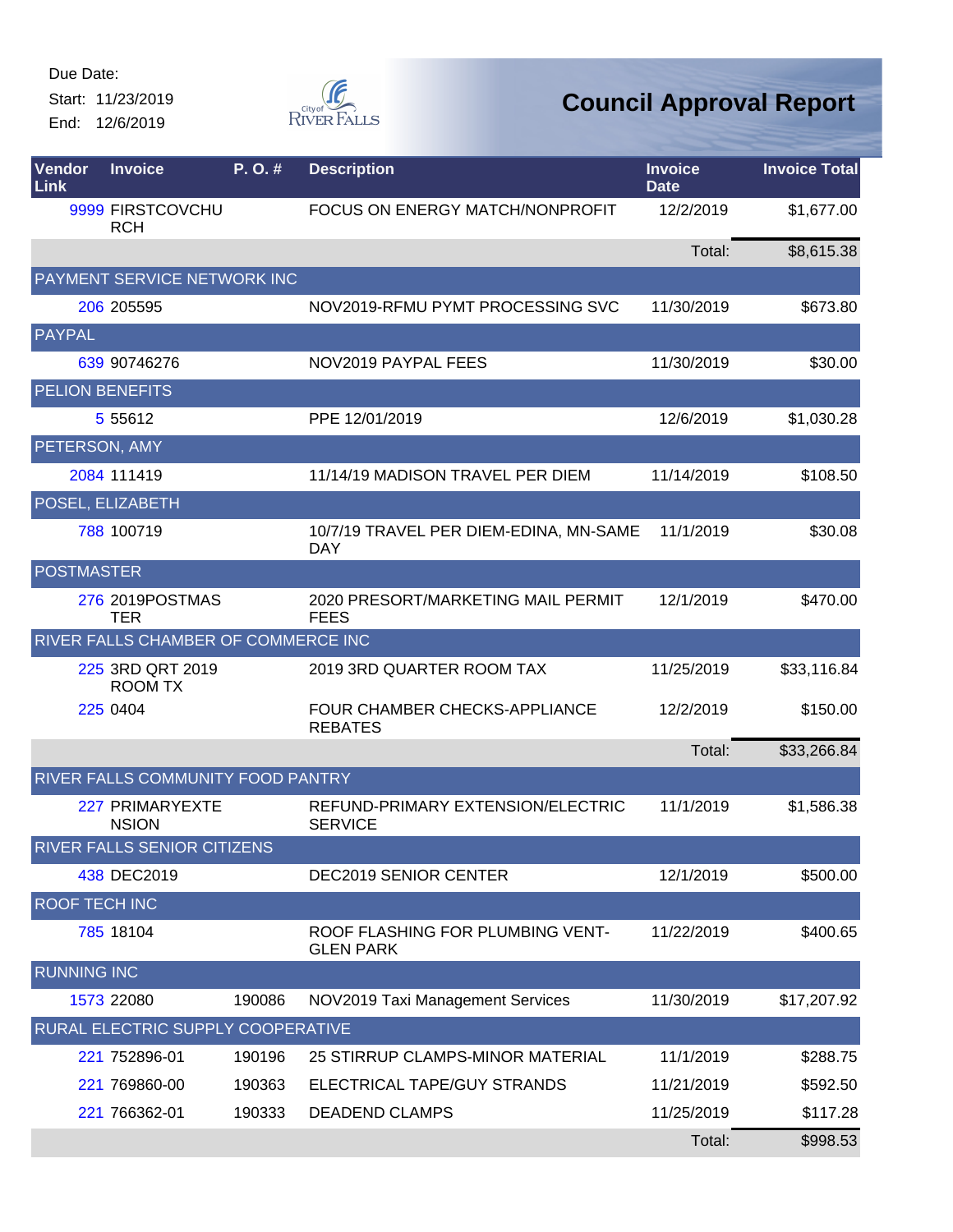Start: 11/23/2019 End: 12/6/2019



| Vendor<br>Link      | <b>Invoice</b>                        | P.O.#  | <b>Description</b>                                 | <b>Invoice</b><br><b>Date</b> | <b>Invoice Total</b> |
|---------------------|---------------------------------------|--------|----------------------------------------------------|-------------------------------|----------------------|
|                     |                                       |        | SALVATION ARMY - PIERCE COUNTY SERVICE EXT         |                               |                      |
|                     | 1957 2019GRANT                        |        | 2019 LOW INCOME GRANT                              | 11/22/2019                    | \$1,000.00           |
| <b>SAVATREE LLC</b> |                                       |        |                                                    |                               |                      |
|                     | 772 7185791                           | 190048 | NOV2019-REMOVE/PRUNE TREES                         | 11/20/2019                    | \$1,000.00           |
|                     | 772 7092396                           | 190370 | CONTRACTOR TO HANG MAIN ST LIGHTS                  | 11/21/2019                    | \$12,000.00          |
|                     |                                       |        |                                                    | Total:                        | \$13,000.00          |
|                     | <b>SCHINDLER ELEVATOR CORP</b>        |        |                                                    |                               |                      |
|                     | 444 8105214322                        | 190074 | Dec2019 Elevator Maintenance City                  | 12/1/2019                     | \$295.45             |
|                     | 444 8105214322-1                      |        | JAN/FEB2020-LIBRARY ELEVATOR<br><b>MAINTENANCE</b> | 12/1/2019                     | \$590.90             |
|                     |                                       |        |                                                    | Total:                        | \$886.35             |
|                     | <b>SCHOOL DISTRICT OF RIVER FALLS</b> |        |                                                    |                               |                      |
|                     | 229 DEC2019                           |        | CAROLING-LIBRARY HOLIDAY OPEN<br><b>HOUSE</b>      | 12/1/2019                     | \$75.00              |
|                     | SHRED-IT US HOLDCO, INC               |        |                                                    |                               |                      |
|                     | 2439 8128629867                       | 190060 | NOV2019 SHREDDING SERVICES                         | 11/22/2019                    | \$568.09             |
|                     | <b>SOUTH FORK CAFE INC</b>            |        |                                                    |                               |                      |
|                     | 250 0183787                           |        | LUNCH-ASSISTANT CITY ADMIN<br><b>INTERVIEWS</b>    | 11/22/2019                    | \$66.08              |
|                     | 250 0184762                           |        | LUNCH-COMM DEV DIRECTOR INTERVIEWS                 | 12/2/2019                     | \$66.08              |
|                     |                                       |        |                                                    | Total:                        | \$132.16             |
|                     | ST CROIX COUNTY HIGHWAY DEPARTMENT    |        |                                                    |                               |                      |
|                     | 956 1212                              | 190140 | Nov2019 Spray Patching                             | 11/27/2019                    | \$1,666.68           |
|                     | ST CROIX VALLEY NATURAL GAS CO        |        |                                                    |                               |                      |
|                     | 255 OCT2019                           |        | OCT2019 NATURAL GAS BILL                           | 10/31/2019                    | \$3,136.35           |
|                     | ST CROIX VALLEY SART INC              |        |                                                    |                               |                      |
|                     | 256 1184                              |        | NOV2019-FORENSIC NURSE SERVICE FEE                 | 11/19/2019                    | \$200.00             |
|                     | <b>STACY LYNN SOLBERG</b>             |        |                                                    |                               |                      |
|                     | 4104 ALLINA2019                       |        | ALLINA GRANT-ADMIN COSTS-<br>SCHEDULING/PROMOTING  | 11/30/2019                    | \$215.00             |
|                     | <b>STAFFORD ROSENBAUM</b>             |        |                                                    |                               |                      |
|                     | 2522 1229114                          |        | LEGAL SERVICES THROUGH 9/30/19-TOWN<br>OF KK       | 11/1/2019                     | \$770.00             |
|                     | 2522 1230822                          |        | LEGAL SVCS THROUGH 10/31/19-TOWN OF<br>KK.         | 11/13/2019                    | \$577.50             |
|                     |                                       |        |                                                    | Total:                        | \$1,347.50           |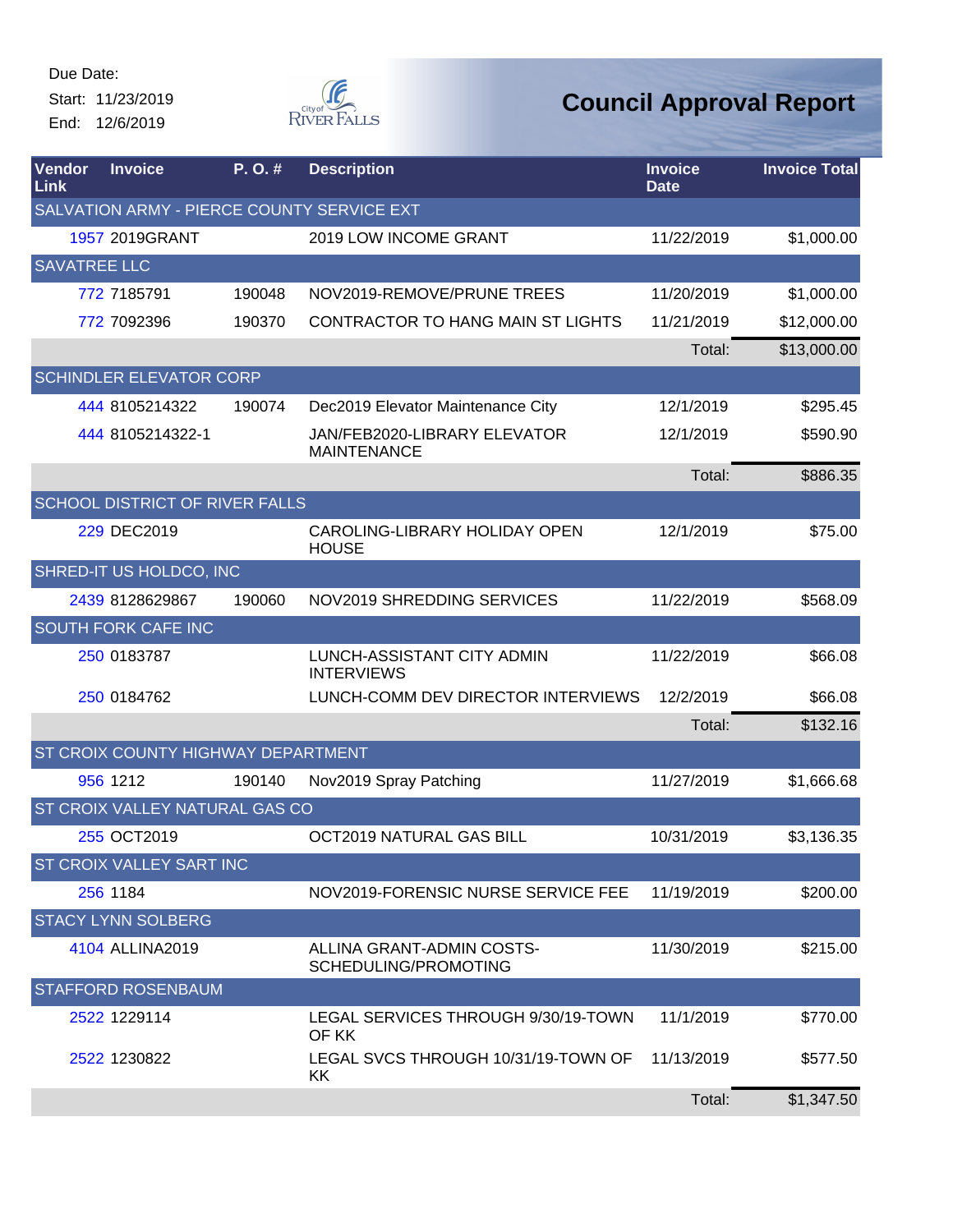Start: 11/23/2019 End: 12/6/2019



| Vendor<br>Link     | <b>Invoice</b>                 | P.O.#  | <b>Description</b>                                      | <b>Invoice</b><br><b>Date</b> | <b>Invoice Total</b> |
|--------------------|--------------------------------|--------|---------------------------------------------------------|-------------------------------|----------------------|
|                    |                                |        | STATEWIDE ENERGY EFFICIENCY & RENEWABLES ADMIN INC      |                               |                      |
|                    | 243 OCT2019                    |        | OCT2019 CTC ENERGY EFF FUNDS/FOCUS<br><b>ON ENERGY</b>  | 11/1/2019                     | \$3,972.05           |
|                    | STUART C IRBY TOOL AND SAFETY  |        |                                                         |                               |                      |
|                    | 156 S011471850.00 190241<br>1  |        | 9 & 11 ELBOW SWITCHGEARS                                | 11/18/2019                    | \$31,630.00          |
|                    | 156 S011561586.00 190296<br>1  |        | NINE BUSHINGS-ELECTRIC METER<br><b>INVENTORY</b>        | 11/21/2019                    | \$1,138.50           |
|                    |                                |        |                                                         | Total:                        | \$32,768.50          |
|                    | SYLVESTER CUSTOM GRINDING, INC |        |                                                         |                               |                      |
|                    | 3130 1184                      | 190361 | 2019 Compost Site Fall Grinding                         | 11/30/2019                    | \$17,969.00          |
| <b>TIM RIXMANN</b> |                                |        |                                                         |                               |                      |
|                    | 4234 MILEAGE                   |        | 11/6/19 - TO EAU CLAIRE MILEAGE<br><b>REIMBURSEMENT</b> | 11/6/2019                     | \$35.20              |
|                    | <b>TONYA SCHMITT</b>           |        |                                                         |                               |                      |
|                    | 4103 ALLINA2019                |        | ALLINA GRANT-ADMIN COSTS-<br>SCHEDULING/PROMOTING       | 11/30/2019                    | \$215.00             |
|                    | TRC ENVIRONMENTAL CORPORATION  |        |                                                         |                               |                      |
|                    | 1405 308817                    | 190116 | SERVICES THROUGH 8/2/19-HYDRO<br><b>RELICENSING</b>     | 11/1/2019                     | \$1,912.69           |
|                    | 1405 388399                    | 190116 | SERVICES THROUGH11/15/19-YR 2 HYDRO<br><b>RELICENSE</b> | 11/21/2019                    | \$1,073.45           |
|                    | 1405 388801                    | 190329 | SERVICES THROUGH 11/15/19-HYDRO<br><b>STUDIES</b>       | 11/22/2019                    | \$10,019.84          |
|                    |                                |        |                                                         | Total:                        | \$13,005.98          |
|                    | USIC LOCATING SERVICES LLC     |        |                                                         |                               |                      |
|                    | 286 359378                     | 190069 | NOV2019 LOCATING WATER / ELECTRIC                       | 11/30/2019                    | \$2,855.17           |
|                    | 286 359379                     | 190037 | NOV2019 LOCATING STORM / SANITARY                       | 11/30/2019                    | \$1,454.78           |
|                    |                                |        |                                                         | Total:                        | \$4,309.95           |
|                    | <b>UW EAU CLAIRE</b>           |        |                                                         |                               |                      |
|                    | 2432 305892                    |        | 2500-#10 REGULAR ENVELOPES                              | 9/11/2019                     | \$185.07             |
|                    | VALLEY VIEW TREE PLANTING LLC  |        |                                                         |                               |                      |
|                    | 3068 NOV2019                   | 190371 | <b>CONTRACTED TREE PLANTING SERVICE</b>                 | 11/22/2019                    | \$8,325.00           |
|                    | <b>VICKI M MARES</b>           |        |                                                         |                               |                      |
|                    | 3523 NOV2019                   |        | 11/12/19 HEALTHCARE PROVIDER CPR<br><b>CLASS</b>        | 11/18/2019                    | \$75.00              |
|                    | WELD RILEY, S.C.               |        |                                                         |                               |                      |
|                    | 301 38867                      |        | OCT2019 NORTH INTERCEPTOR - EMINENT<br><b>DOMAIN</b>    | 11/15/2019                    | \$682.50             |
|                    | 301 38865                      |        | OCT2019-COUNCIL AGENDAS/MEETINGS                        | 11/15/2019                    | \$1,035.08           |